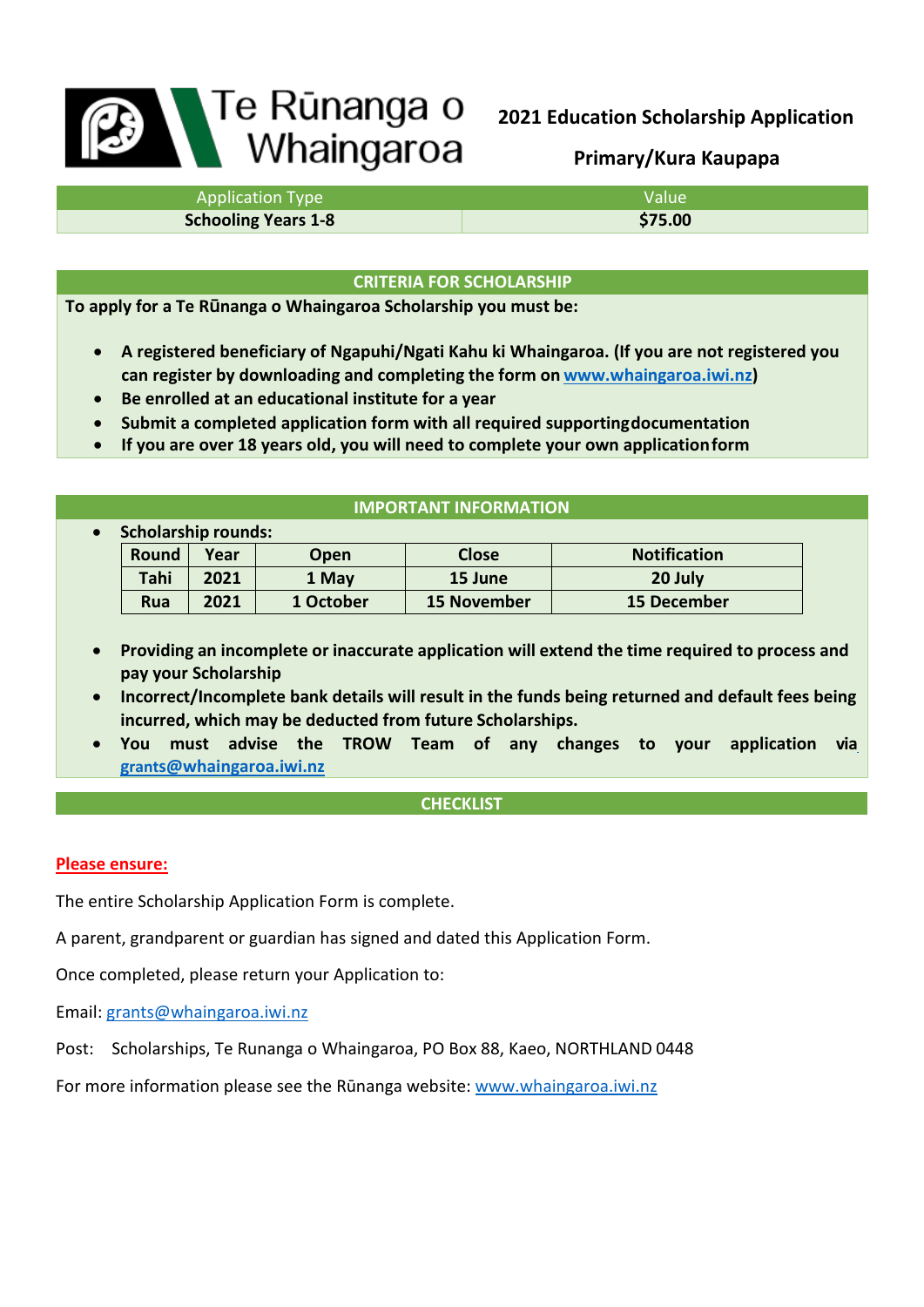## **APPLICANT INFORMATION**

### **Personal Details for Child**

| 'First Names:  | Surname:                  |
|----------------|---------------------------|
| Date of Birth: | Gender □ Tama □ Kōtiro □: |

# **Postal/Physical address**

| Home Address: |           |
|---------------|-----------|
| Suburb:       | City:     |
| County:       | Postcode: |

### **Contact Details:**

| Phone:  | Mobile:                                            |
|---------|----------------------------------------------------|
| E-Mail: | $\Box$ I DO NOT want my e-mail on the mailing list |

Is the applicant a registered member of Te Rūnanga O Whaingaroa?  $\Box$  Yes  $\Box$  No Reg#:

# **KEY CONTACT INFORMATION**

This section is to be completed by the person who:

- We will engage with, where direct communication cannot be had with the applicant; and
- Is signing the application on behalf of the applicant

| First Names:                       |  | Surname:                                                                                |
|------------------------------------|--|-----------------------------------------------------------------------------------------|
| Date of Birth:                     |  | Gender $\square$ Tāne $\square$ Wāhine $\square$ :                                      |
| Relationship to applicant: $\vert$ |  | $\Box$ Parent $\Box$ Grandparent $\Box$ Guardian (Please provide proof of guardianship) |

Are you a registered member of Te Rūnanga O Whaingaroa?  $\Box$  Yes  $\Box$  No Reg#:

# **EDUCATION PROVIDER INFORMATION**

| Name of Education Provider:                                                |                                                                                                                                            |
|----------------------------------------------------------------------------|--------------------------------------------------------------------------------------------------------------------------------------------|
| Education provider contact number:                                         |                                                                                                                                            |
| <b>Enrolment Option:</b>                                                   | $\Box$ Fulltime $\Box$ Part-time                                                                                                           |
| What type of learning centre is your child in?                             |                                                                                                                                            |
|                                                                            | $\Box$ Kura Kaupapa $\Box$ Rūmaki $\Box$ Mainstream $\Box$ Bilingual $\Box$ Kura ā iwi $\Box$ Special needs services $\Box$ Private school |
| $\Box$ Special Character School $\Box$ Correspondence school $\Box$ Other: |                                                                                                                                            |
|                                                                            | What are the key factors you consider when choosing and education provider?                                                                |
|                                                                            | $\Box$ Class Size $\Box$ Distance from home $\Box$ Distance from work $\Box$ Cost $\Box$ Te Reo Māori $\Box$ Decile Rating                 |
|                                                                            | $\Box$ Childs friends $\Box$ Reputation $\Box$ Hours $\Box$ Family $\Box$ Staff $\Box$ Facilities $\Box$ ERO Report $\Box$ E Learning      |
| $\Box$ Other:                                                              |                                                                                                                                            |
|                                                                            |                                                                                                                                            |
| Was this education provider your first choice? $\Box$ Yes $\Box$ No        |                                                                                                                                            |
| Are you happy with the overall quality of the Education Provider?          |                                                                                                                                            |
| $\Box$ Excellent $\Box$ Okay $\Box$ Needs Improvement $\Box$ Unhappy       |                                                                                                                                            |
|                                                                            | I give consent for Te Rūnanga O Whaingaroa to contact the listed education provider within this application form                           |
|                                                                            | to confirm enrolment and/or access to school reports. $\Box$ Yes $\Box$ No                                                                 |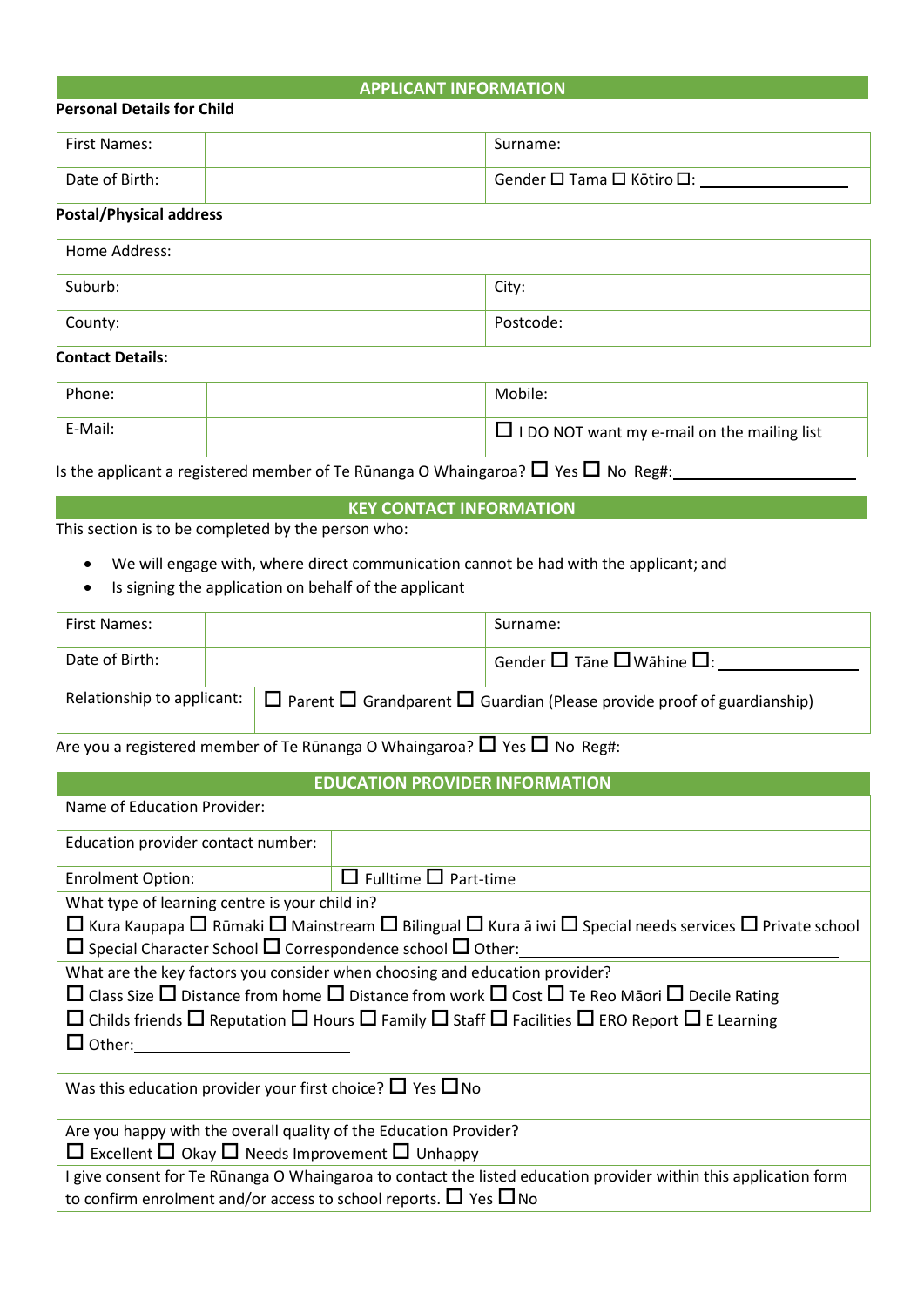| <b>EDUCATION AND LEARNING</b>                                                                                                                                                                           |
|---------------------------------------------------------------------------------------------------------------------------------------------------------------------------------------------------------|
| What year level is your child in this year?                                                                                                                                                             |
| $\Box$ Year 1 $\Box$ Year 2 $\Box$ Year 3 $\Box$ Year 4 $\Box$ Year 5 $\Box$ Year 7 $\Box$ Year 8                                                                                                       |
| Is your child boarding this year?<br>$\Box$ Yes $\Box$ No                                                                                                                                               |
| Is there anything else you can tell us about your child that you think would help support his/her learning? I.e. How<br>was your child's school report last year? (Please attach if you have available) |
|                                                                                                                                                                                                         |
| Our Iwi is looking for ideas to support ngā tamariki in education, and would appreciate any ideas you have.                                                                                             |
|                                                                                                                                                                                                         |
|                                                                                                                                                                                                         |
| <b>TE REO MÃORI (OPTIONAL)</b>                                                                                                                                                                          |
| Is your child learning Te Reo Māori?<br>$\Box$ Ae $\Box$ Kähore                                                                                                                                         |
| If Ae, can you indicate where                                                                                                                                                                           |
| $\Box$ Spoken at home $\Box$ Books $\Box$ Internet $\Box$ Online Apps $\Box$ At a centre $\Box$ Other:                                                                                                  |
| If your child is not and you are wanting them to learn Te Reo Maori, what are the barriers for you?                                                                                                     |
|                                                                                                                                                                                                         |
| What type of Te Reo Māori resources would you support for you and your whānau to learn Te Reo.                                                                                                          |
| $\Box$ Books $\Box$ Online (Podcasts & Webinars) $\Box$ Games $\Box$ Apps $\Box$ Waiata $\Box$ Print material $\Box$ Wānanga $\Box$ Reo                                                                 |
|                                                                                                                                                                                                         |
| <b>BANK ACCT. DETAILS</b>                                                                                                                                                                               |
| Payment made to?<br>$\Box$ My nominated account $\Box$ Direct to education provider<br>Bank Account Name: Name: Name and Account Name and Account Name and Account Name and Account of the Account of   |
| <b>Bank Account Number:</b>                                                                                                                                                                             |
| <b>Bank</b><br><b>Branch</b><br>Suffix<br>Account                                                                                                                                                       |
| Payment Reference:                                                                                                                                                                                      |